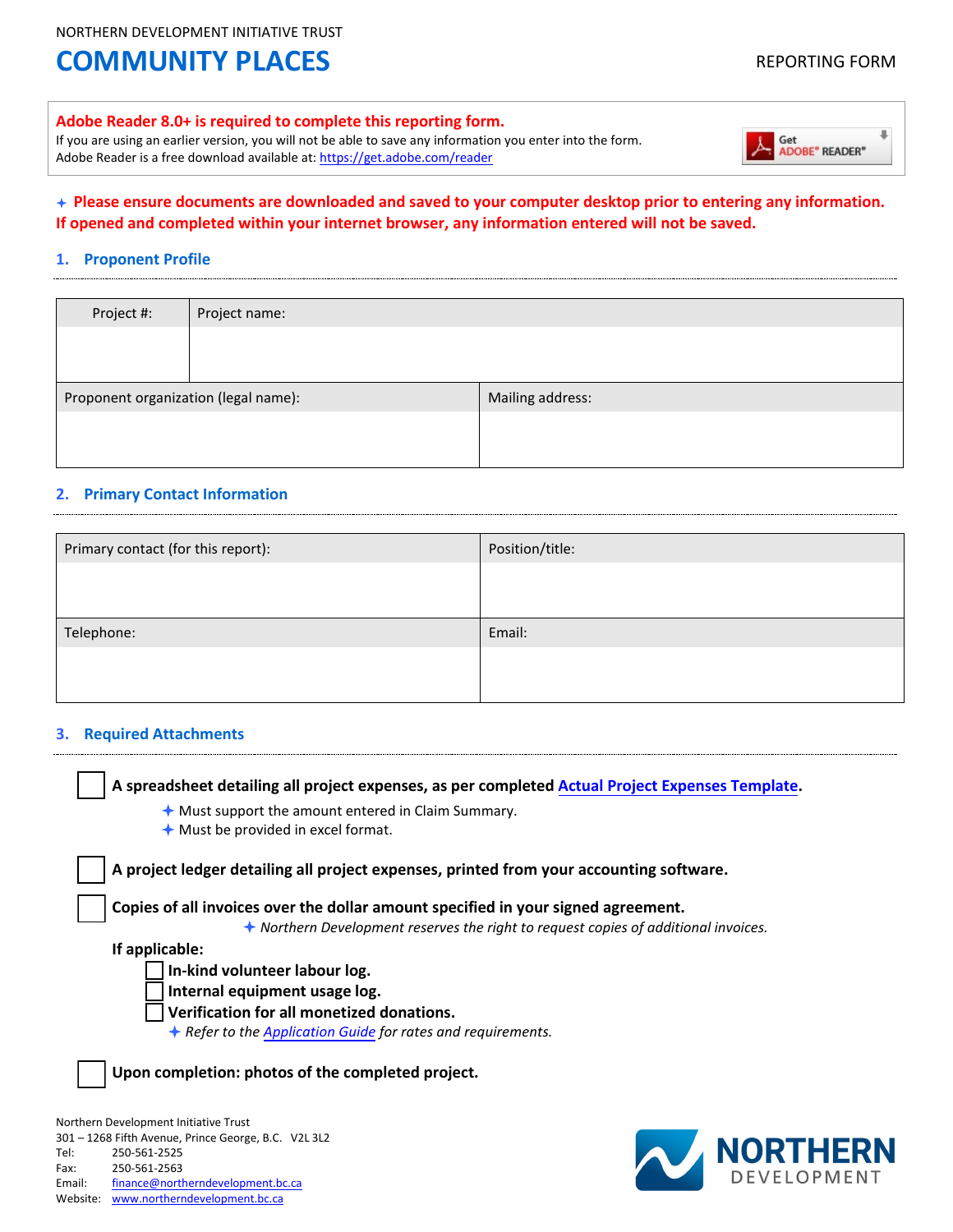## **COMMUNITY PLACES REPORTING FORM**

#### **4. Interim Reporting**

*Fill out this section only if the project is not fully complete and an interim payment is being requested.*

Describe the elements of the project that have been completed to date:

What elements of the project have not yet been completed?

| Stage of project:                                                                                                         | $(dd\text{-}mmm\text{-}vyy)$ |  |
|---------------------------------------------------------------------------------------------------------------------------|------------------------------|--|
| Actual project start date                                                                                                 |                              |  |
| Forecasted project completion date                                                                                        |                              |  |
| If your forecasted completion date has changed since signing the agreement, please provide an explanation for the change. |                              |  |
|                                                                                                                           |                              |  |
|                                                                                                                           |                              |  |
|                                                                                                                           |                              |  |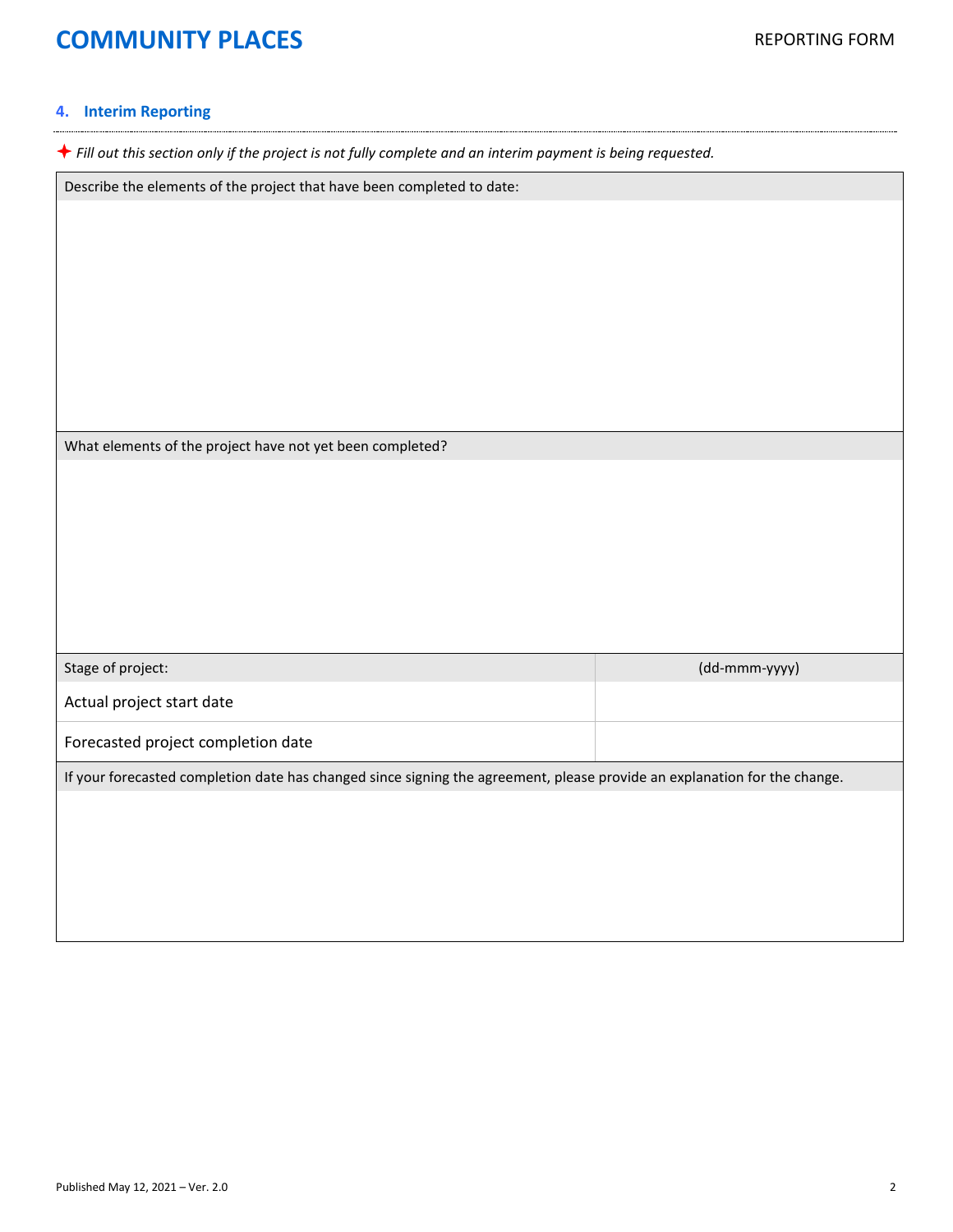# **COMMUNITY PLACES REPORTING FORM**

### **5. Final Reporting**

| $\bigstar$ Fill out this section only if the project is fully complete.                          |               |  |  |
|--------------------------------------------------------------------------------------------------|---------------|--|--|
| How did the project go compared to the original plan?                                            |               |  |  |
|                                                                                                  |               |  |  |
|                                                                                                  |               |  |  |
|                                                                                                  |               |  |  |
|                                                                                                  |               |  |  |
|                                                                                                  |               |  |  |
|                                                                                                  |               |  |  |
| Were you able to complete everything listed in your project budget? If not, please explain.      |               |  |  |
|                                                                                                  |               |  |  |
|                                                                                                  |               |  |  |
|                                                                                                  |               |  |  |
|                                                                                                  |               |  |  |
|                                                                                                  |               |  |  |
|                                                                                                  |               |  |  |
|                                                                                                  |               |  |  |
|                                                                                                  |               |  |  |
| Stage of project:                                                                                | (dd-mmm-yyyy) |  |  |
| Actual project start date                                                                        |               |  |  |
| Actual completion date                                                                           |               |  |  |
| Were there any major variations from the original project budget? If yes, please explain.        |               |  |  |
|                                                                                                  |               |  |  |
|                                                                                                  |               |  |  |
|                                                                                                  |               |  |  |
|                                                                                                  |               |  |  |
|                                                                                                  |               |  |  |
|                                                                                                  |               |  |  |
|                                                                                                  |               |  |  |
| Indicate the physical condition of the asset after investment. $\bigstar$ After photos required. |               |  |  |